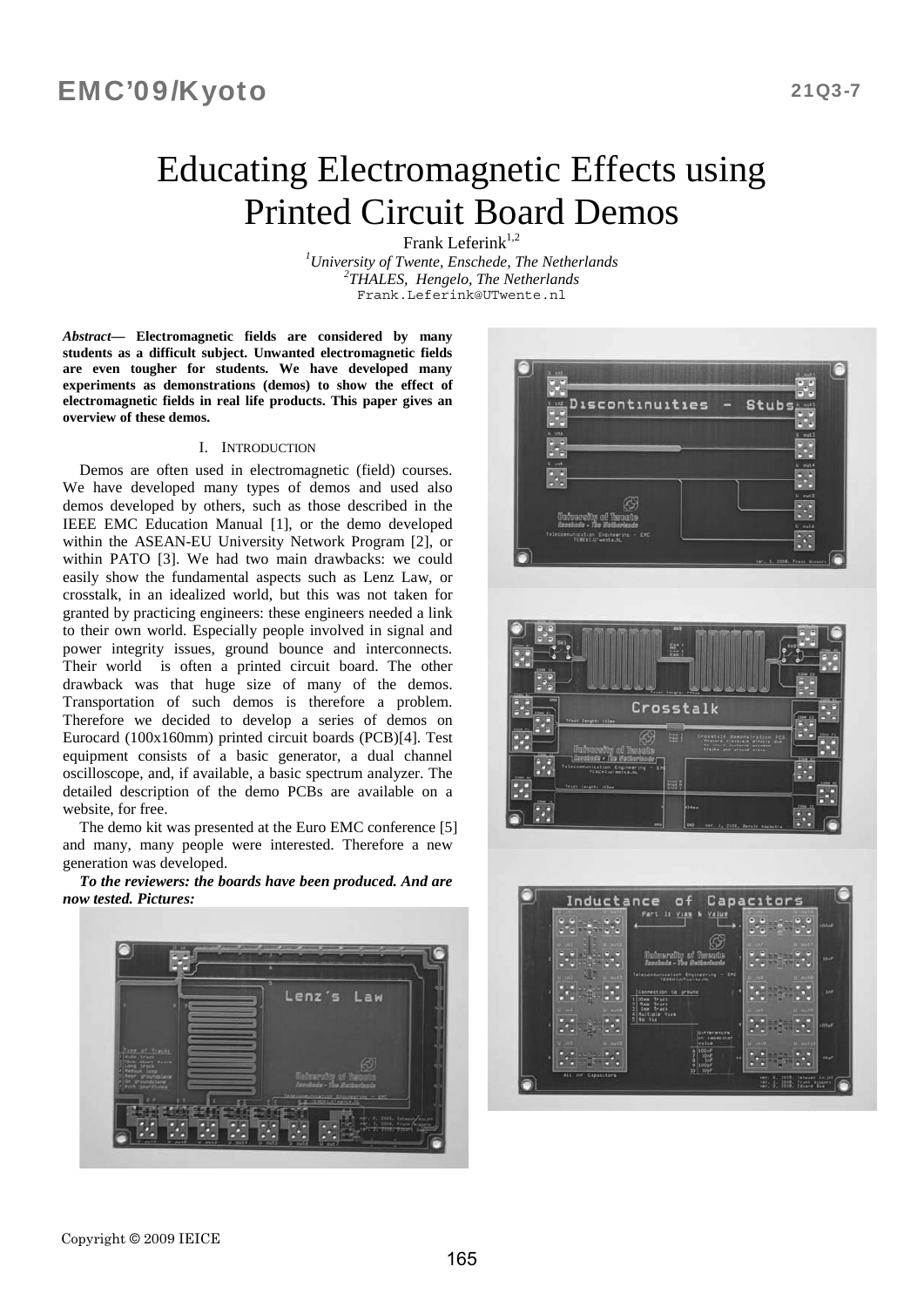# Ground **Bounce** Ground

*These boards have been delivered some weeks ago, and now assembling:* 



### *The objectives, experiments and results will be described in the final paper. In the remaining part of this paper the prototype series will be described.*

### II. DESCRIPTION OF DEMO PCBS

A picture of the ptorotype kit is shown in Figure 1. This kit contains demos for showing the effect of:

- Lenz 1 foldable
- Lenz 2 fixed loops
- Proximity
- Ground Slot 1 active
- Ground Slot 2 passive
- Via Bypass
- Symmetry signal
- $Symmetry power$
- Inductance of Capacitors
- Grounding or floating heat sink
- Ground Bounce DIL vs. SMD
- Ground Bounce power layout



Fig 1: The demo PCB kit

A short description of every demo is available, giving:

- Description
- Expected result
- Practical result
- Explanation
- Lesson learned

The demos are also used in a practical training, and then students have to measure the effects, give an explanation themselves and draw conclusions from the experiments. We use different questionnaires for this hands-on training.

As an example, two demos are described in detail in this paper: the "Lenz, fixed loops" and the "Ground bounce" demo.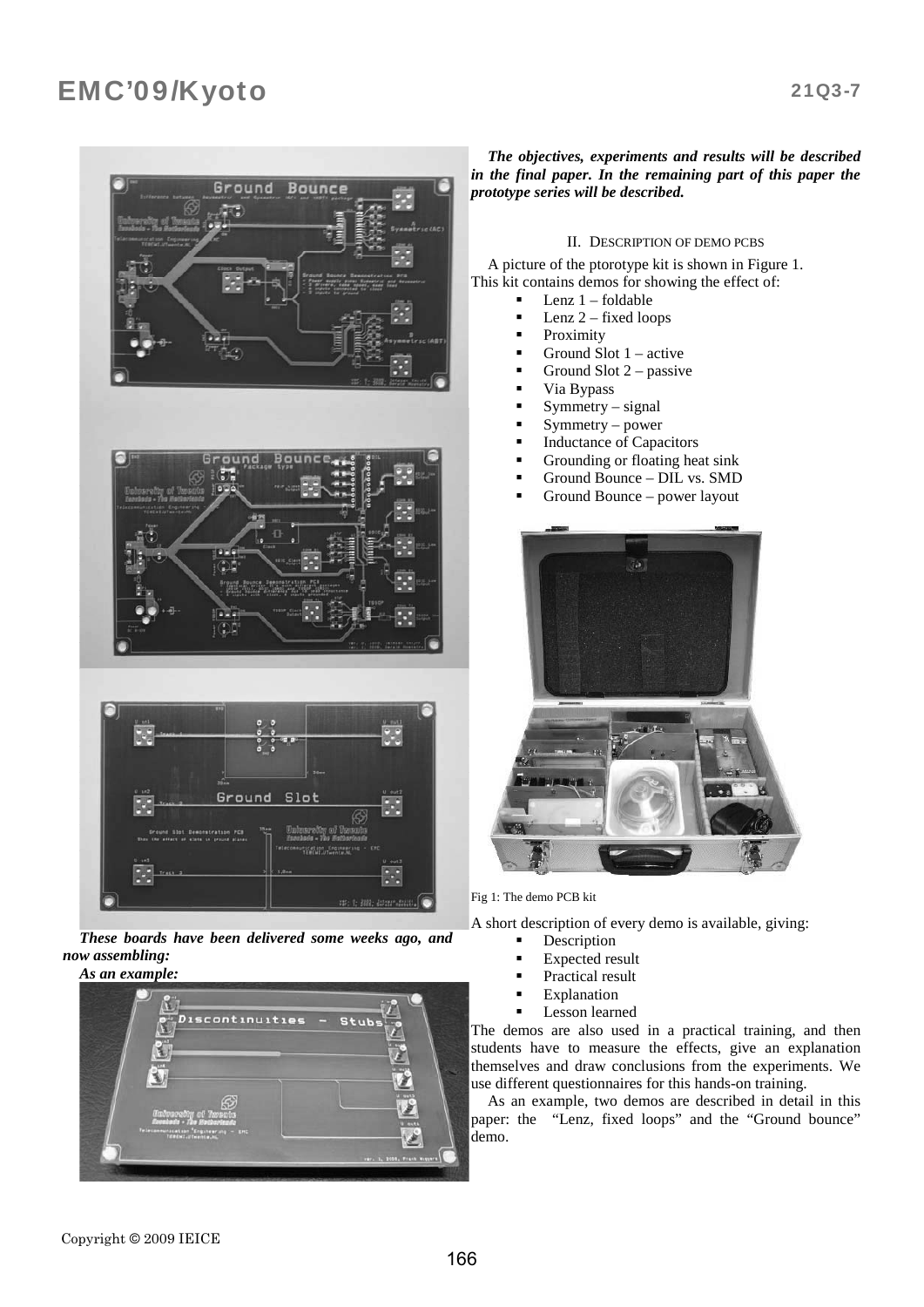### *A. Lenz, fixed loops.*

### *1) Description*

Four signal tracks with the same load, but different lay-out and width. The Loop4 is the widest, and thus has the lowest resistance. (But it is the largest loop, and thus high inductance…….)



Fig. 2: The Lenz' Law experiment





### *2) Expected result (students)*

The signal travels best via the lowest resistance path.

### *3) Practical result*

The signal is switched between all four tracks. Track 1 matches the original signal best, thus nearly all current flows in the loop with highest resistance (dark blue). The other loop show lower amplitude, thus less current (light blue).



Fig. 4: The Lenz' Law experiment, the measurement result. Left loop 2, then loop 3 and right loop 4.

### *4) Explanation*

A return path via the ground plane is available only below signal track 1 (top). Therefore a large current loop is created in the bottom three signal paths. At 100 MHz, this is a large inductance which adds to the total path impedance. Actually the narrowest and longest track is best because it has the lowest inductance.

### *5) Lesson Learned*

Impedance is not only resistive, but also includes inductance. Be aware of loops in your design: keep signal track and ground plane close.

### *B. Ground bounce*

### *1) Description*

Two demos, one with different packages: DIL and SMD. The other with the same package, but with different pins used for power: edge or center pin. The drawing of the latter is shown in Figure 5. The picture of the experiment is presented in Figure 6.

### *2) Expected result*

No difference in behavior: the components have equal specifications.

### *3) Practical result*

- Two effects are considered:
	- 1. The ground bounce differences between two package types: the DIL package shows much more ground bounce.
	- 2. The ground bounce differences as function as the pin location: it is reduced for outputs pins close to the IC's ground pin as shown in Figure 7.



Fig. 5: Ground bounce in a package with edge pin and center pin power supply